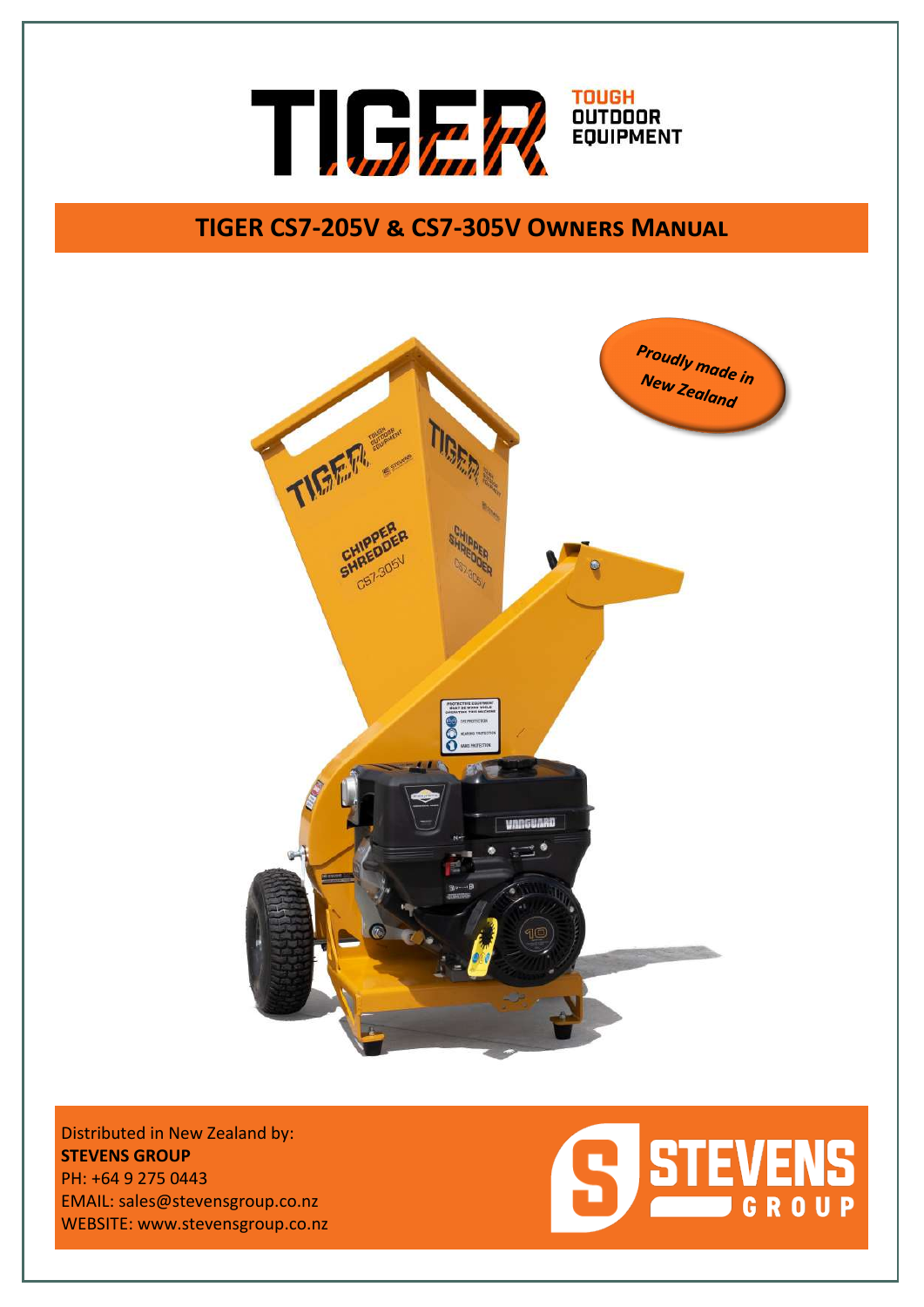# **Table of Contents**

| 3<br>Fuelling your Chipper Shredder<br><b>Tyre Pressure</b><br>3<br><b>Engine Servicing</b><br>3<br>Assembly Instructions<br>4<br>Assembly Diagram<br>4<br><b>SAFETY</b><br>Intended uses of Machine<br>5<br><b>Operator Competency</b><br>5<br><b>Safe Operating Procedures</b><br>5<br>Identifying Hazards & Risks<br>6<br><b>OPERATION</b><br>6<br><b>Starting Procedure</b><br>Shutdown Procedure<br>6<br>$6 - 7$<br>Operation<br><b>MAINTENANCE</b><br>Service & Maintenance Schedule<br>8<br>Chipper Blade Re-Sharpening<br>$8-9$<br>Shredder Knife Maintenance<br>9<br>Anvil Adjustment<br>9<br><b>Wear Parts</b><br>10<br>Specifications<br>11<br><b>Blade &amp; Anvil Diagrams</b><br>12<br>$13 - 15$<br><b>Belt Tension &amp; Replacement</b><br><b>TIGER CHIPPER SHREDDER WARRANTY</b><br>16<br>Exclusions<br>Limitations<br>17<br><b>Machine Warranty Period</b><br>17<br><b>Contact Details</b><br>17<br><b>COMMISSIONING CHECK LIST &amp; REGISTRATION</b><br><b>Trouble Shooting</b><br>18<br>Machine and Engine Registration<br>18<br><b>Commissioning Checklist</b><br>18<br><b>Accessory Guide</b><br>19 | <b>RECEIVING YOUR TIGER CHIPPER SHREDDER</b> | Page No. |
|----------------------------------------------------------------------------------------------------------------------------------------------------------------------------------------------------------------------------------------------------------------------------------------------------------------------------------------------------------------------------------------------------------------------------------------------------------------------------------------------------------------------------------------------------------------------------------------------------------------------------------------------------------------------------------------------------------------------------------------------------------------------------------------------------------------------------------------------------------------------------------------------------------------------------------------------------------------------------------------------------------------------------------------------------------------------------------------------------------------------------|----------------------------------------------|----------|
|                                                                                                                                                                                                                                                                                                                                                                                                                                                                                                                                                                                                                                                                                                                                                                                                                                                                                                                                                                                                                                                                                                                            |                                              |          |
|                                                                                                                                                                                                                                                                                                                                                                                                                                                                                                                                                                                                                                                                                                                                                                                                                                                                                                                                                                                                                                                                                                                            |                                              |          |
|                                                                                                                                                                                                                                                                                                                                                                                                                                                                                                                                                                                                                                                                                                                                                                                                                                                                                                                                                                                                                                                                                                                            |                                              |          |
|                                                                                                                                                                                                                                                                                                                                                                                                                                                                                                                                                                                                                                                                                                                                                                                                                                                                                                                                                                                                                                                                                                                            |                                              |          |
|                                                                                                                                                                                                                                                                                                                                                                                                                                                                                                                                                                                                                                                                                                                                                                                                                                                                                                                                                                                                                                                                                                                            |                                              |          |
|                                                                                                                                                                                                                                                                                                                                                                                                                                                                                                                                                                                                                                                                                                                                                                                                                                                                                                                                                                                                                                                                                                                            |                                              |          |
|                                                                                                                                                                                                                                                                                                                                                                                                                                                                                                                                                                                                                                                                                                                                                                                                                                                                                                                                                                                                                                                                                                                            |                                              |          |
|                                                                                                                                                                                                                                                                                                                                                                                                                                                                                                                                                                                                                                                                                                                                                                                                                                                                                                                                                                                                                                                                                                                            |                                              |          |
|                                                                                                                                                                                                                                                                                                                                                                                                                                                                                                                                                                                                                                                                                                                                                                                                                                                                                                                                                                                                                                                                                                                            |                                              |          |
|                                                                                                                                                                                                                                                                                                                                                                                                                                                                                                                                                                                                                                                                                                                                                                                                                                                                                                                                                                                                                                                                                                                            |                                              |          |
|                                                                                                                                                                                                                                                                                                                                                                                                                                                                                                                                                                                                                                                                                                                                                                                                                                                                                                                                                                                                                                                                                                                            |                                              |          |
|                                                                                                                                                                                                                                                                                                                                                                                                                                                                                                                                                                                                                                                                                                                                                                                                                                                                                                                                                                                                                                                                                                                            |                                              |          |
|                                                                                                                                                                                                                                                                                                                                                                                                                                                                                                                                                                                                                                                                                                                                                                                                                                                                                                                                                                                                                                                                                                                            |                                              |          |
|                                                                                                                                                                                                                                                                                                                                                                                                                                                                                                                                                                                                                                                                                                                                                                                                                                                                                                                                                                                                                                                                                                                            |                                              |          |
|                                                                                                                                                                                                                                                                                                                                                                                                                                                                                                                                                                                                                                                                                                                                                                                                                                                                                                                                                                                                                                                                                                                            |                                              |          |
|                                                                                                                                                                                                                                                                                                                                                                                                                                                                                                                                                                                                                                                                                                                                                                                                                                                                                                                                                                                                                                                                                                                            |                                              |          |
|                                                                                                                                                                                                                                                                                                                                                                                                                                                                                                                                                                                                                                                                                                                                                                                                                                                                                                                                                                                                                                                                                                                            |                                              |          |
|                                                                                                                                                                                                                                                                                                                                                                                                                                                                                                                                                                                                                                                                                                                                                                                                                                                                                                                                                                                                                                                                                                                            |                                              |          |
|                                                                                                                                                                                                                                                                                                                                                                                                                                                                                                                                                                                                                                                                                                                                                                                                                                                                                                                                                                                                                                                                                                                            |                                              |          |
|                                                                                                                                                                                                                                                                                                                                                                                                                                                                                                                                                                                                                                                                                                                                                                                                                                                                                                                                                                                                                                                                                                                            |                                              |          |
|                                                                                                                                                                                                                                                                                                                                                                                                                                                                                                                                                                                                                                                                                                                                                                                                                                                                                                                                                                                                                                                                                                                            |                                              |          |
|                                                                                                                                                                                                                                                                                                                                                                                                                                                                                                                                                                                                                                                                                                                                                                                                                                                                                                                                                                                                                                                                                                                            |                                              |          |
|                                                                                                                                                                                                                                                                                                                                                                                                                                                                                                                                                                                                                                                                                                                                                                                                                                                                                                                                                                                                                                                                                                                            |                                              |          |
|                                                                                                                                                                                                                                                                                                                                                                                                                                                                                                                                                                                                                                                                                                                                                                                                                                                                                                                                                                                                                                                                                                                            |                                              |          |
|                                                                                                                                                                                                                                                                                                                                                                                                                                                                                                                                                                                                                                                                                                                                                                                                                                                                                                                                                                                                                                                                                                                            |                                              |          |
|                                                                                                                                                                                                                                                                                                                                                                                                                                                                                                                                                                                                                                                                                                                                                                                                                                                                                                                                                                                                                                                                                                                            |                                              |          |
|                                                                                                                                                                                                                                                                                                                                                                                                                                                                                                                                                                                                                                                                                                                                                                                                                                                                                                                                                                                                                                                                                                                            |                                              |          |
|                                                                                                                                                                                                                                                                                                                                                                                                                                                                                                                                                                                                                                                                                                                                                                                                                                                                                                                                                                                                                                                                                                                            |                                              |          |
|                                                                                                                                                                                                                                                                                                                                                                                                                                                                                                                                                                                                                                                                                                                                                                                                                                                                                                                                                                                                                                                                                                                            |                                              |          |
|                                                                                                                                                                                                                                                                                                                                                                                                                                                                                                                                                                                                                                                                                                                                                                                                                                                                                                                                                                                                                                                                                                                            |                                              |          |
|                                                                                                                                                                                                                                                                                                                                                                                                                                                                                                                                                                                                                                                                                                                                                                                                                                                                                                                                                                                                                                                                                                                            |                                              |          |
|                                                                                                                                                                                                                                                                                                                                                                                                                                                                                                                                                                                                                                                                                                                                                                                                                                                                                                                                                                                                                                                                                                                            |                                              |          |
|                                                                                                                                                                                                                                                                                                                                                                                                                                                                                                                                                                                                                                                                                                                                                                                                                                                                                                                                                                                                                                                                                                                            |                                              |          |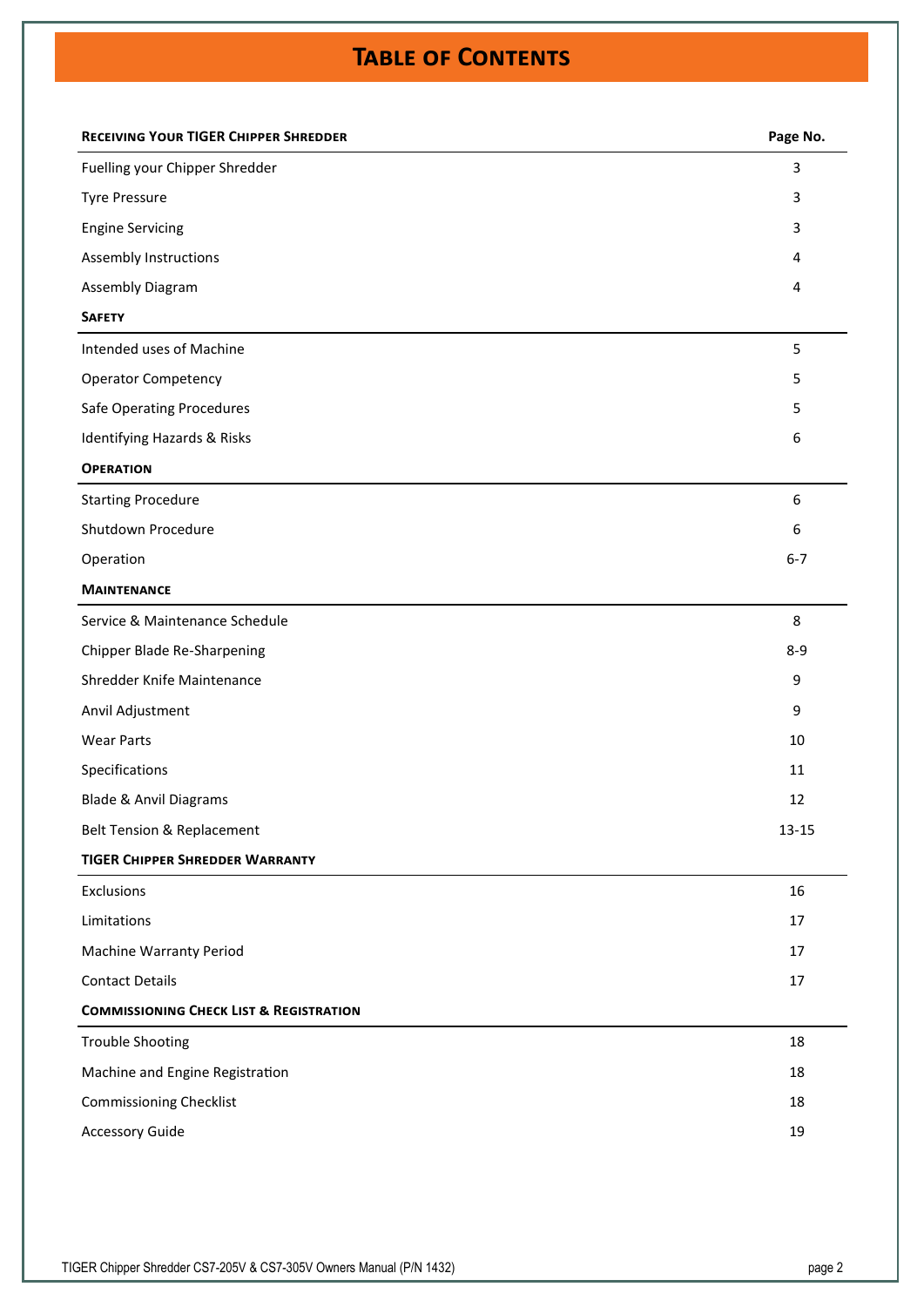# **Before you Begin**

Congratulations on the purchase of your TIGER Chipper Shredder Model CS7-205V or CS7-305V

The TIGER Chipper Shredder is proudly NZ made, designed to chip and shred your garden waste into fine mulch to use back in your garden as rich compost. Improve the health of your soil and plants; retain moisture and reduce weeds. Turn fallen tree or palm branches, pruning's, bark and leaves, hay into garden mulch.

This document contains information on how to safely operate your new machine, and is based on information available at the time of publication. Stevens Group continually research, develop and improve their equipment. In doing so, we reserve the right to add improvements or make changes to our product without notice, without obligation for equipment previously sold.

### **Please send us your Warranty Form**

The Warranty form is included at the back of this Owners Manual. Please take the time to fill in the information, and send us your completed form. We can then register your machine and commence coverage under the Limited Warranty.

## **Serial Number**

Your machine has a Serial Number located on the left side of the machine, behind the lever. Record this number and the Engine Serial number below.

## **MACHINE SERIAL NUMBER:**

### **ENGINE SERIAL NUMBER:**

*The Vanguard Engine Warranty applies to new purchased Vanguard product identified by the Engine Serial Number. Save your proof of purchase receipt. If you do not provide proof of the initial purchase date at the time warranty service is requested, the manufacturing date of the product will be used to determine the warranty period. Product registration is not required to obtain warranty service on Briggs & Stratton products.* 

# **Fuelling your engine**

Before starting check the engine oil and petrol levels. Use a good quality engine oil (either SAE 10W30 or SAE 10W40) and 91 Unleaded Petrol. The Vanguard 6.5HP requires approximately 0.6 Litre of oil to fill the engine. The Vanguard 10HP requires approximately 0.8 Litre of oil to fill the engine. Please refer to engine manuals for more details:

- https://www.vanguardengines.com/na/en\_us/support/manuals.html

### **Tyre Pressure**

The maximum recommended tyre pressure is 25 PSI. Over inflation may cause serious damage.

# **Engine Servicing**

For servicing of the engine, please refer to the engine manual.

| <b>CONTACTING STEVENS GROUP</b> |                |                          |  |
|---------------------------------|----------------|--------------------------|--|
| <b>ADDRESS</b>                  | <b>PHONE</b>   | <b>EMAIL</b>             |  |
| 293 Landing Drive               |                |                          |  |
| Mangere, Auckland, New Zealand  | +64 9 275 0443 | sales@stevensgroup.co.nz |  |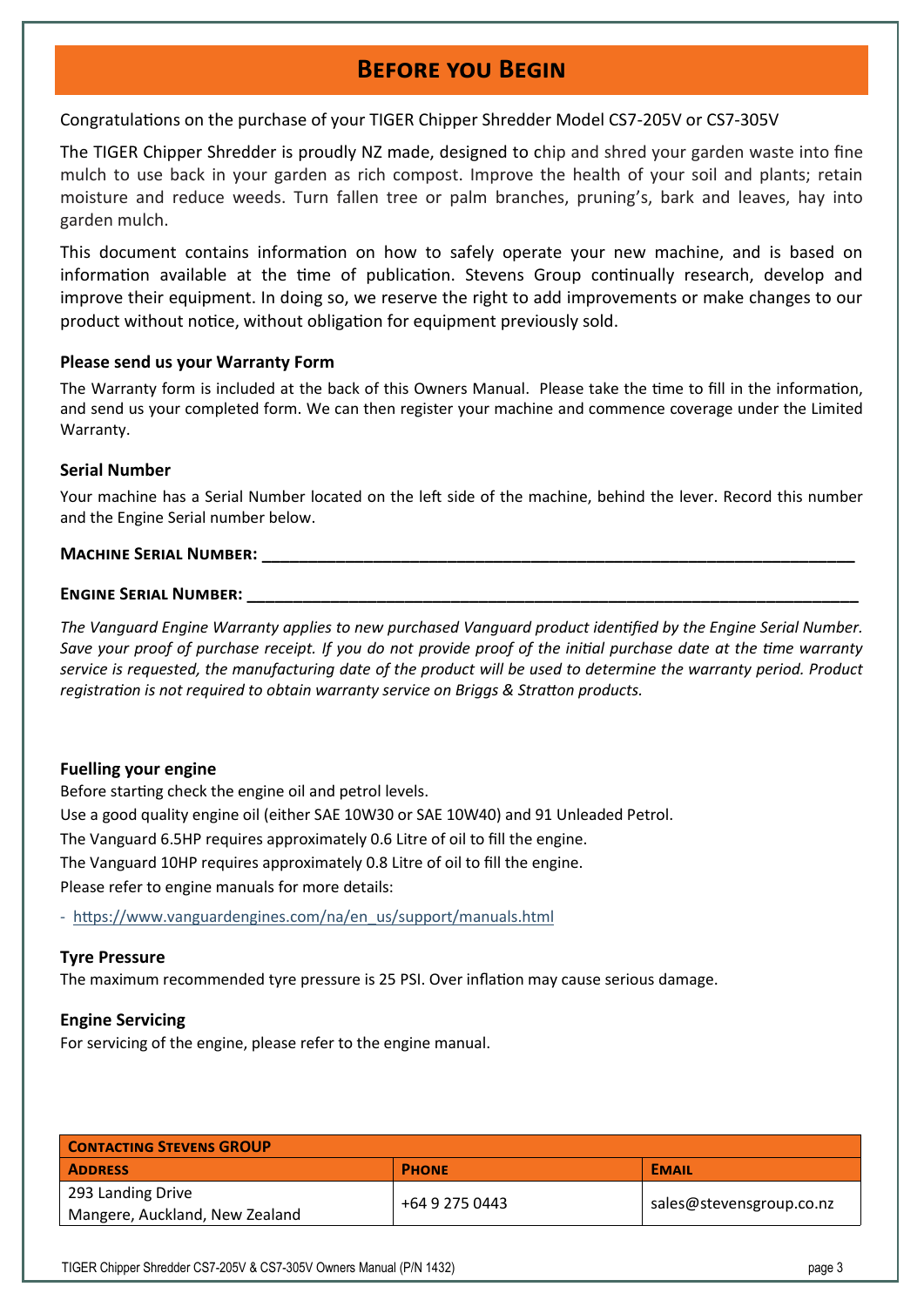# **CS7-205V & CS7-305V Assembly Diagram**

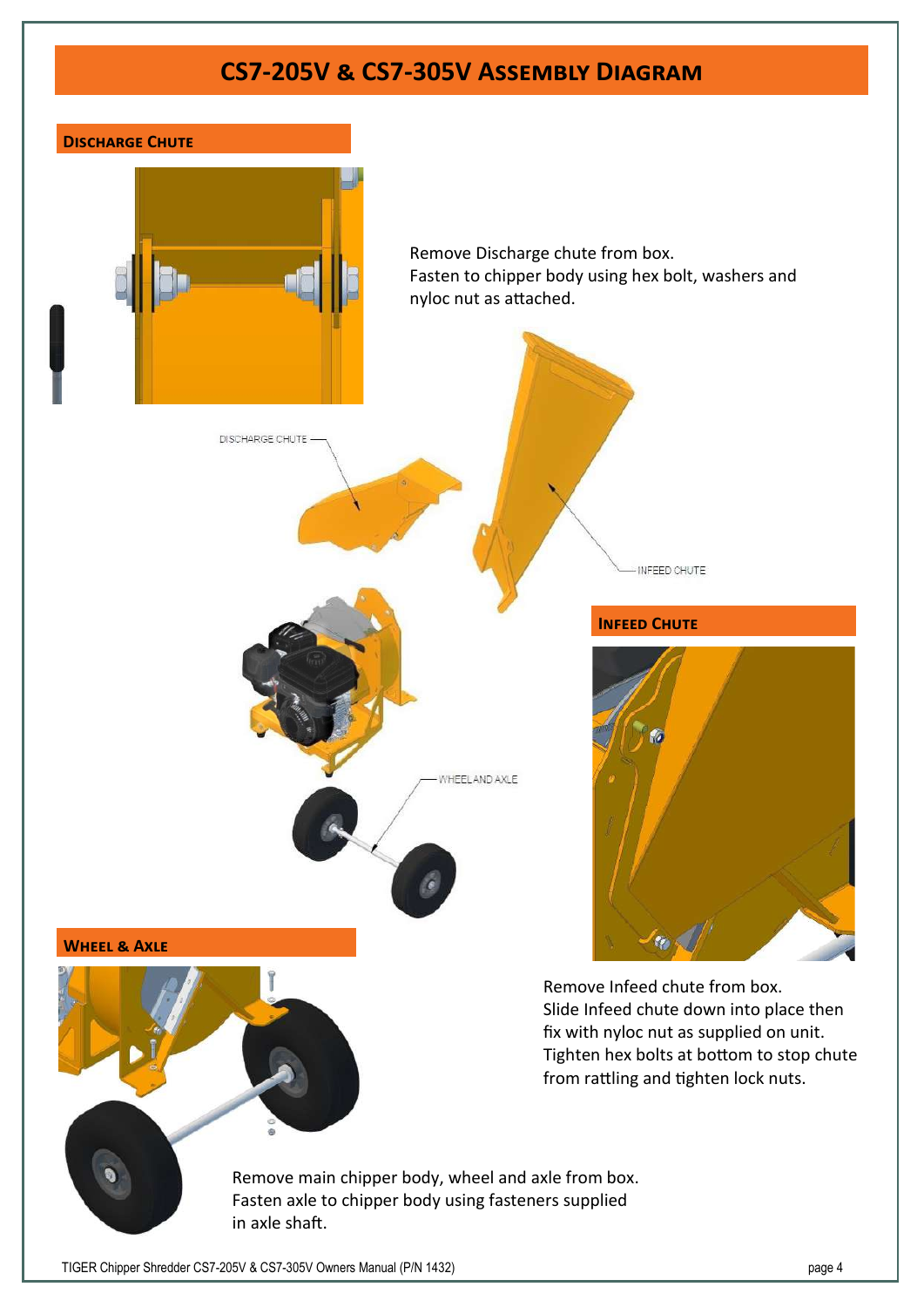# **Safety**

Preventing accidents is the responsibility of every equipment owner. Ensure you have been instructed by your authorised dealer on all safety issues, both general and specific and the operation and maintenance of the chipper shredder before operating machinery.

## **Intended uses of machine**

Do not use for any purpose other than for which the machine is designed. If you have any doubts contact your authorised dealer. Do not modify the design of the machine.

## **Operator Competency**

Do not allow persons to operate machinery without full and proper instruction in the use of the machine, adjustments maintenance and the factors of safe operation.

## **Safe Operating Procedures**







- Safety equipment must be worn while operating chipper, i.e. safety glasses, ear muffs and work gloves. Persons not wearing safety equipment should not be close to an operating machine.
- Avoid wearing loose-fitting clothing.
- Before starting the machine, check that all screws, nuts, bolts, and other fasteners are properly secured and guards and screens in place. Replace damaged or unreadable warning and operating labels.
- Use extra care in handling fuels. They are flammable and vapours are explosive.
	- Use only an approved container.
	- Never remove fuel cap or add fuel with the engine running. Allow engine to cool before refuelling.
	- Do not smoke.
	- Never refuel the machine indoors.
	- Never store the machine or fuel container inside where there is an open flame, such as a water heater.
	- If fuel is spilled, do not attempt to start the engine, but move the machine away from the area of spillage before starting.
	- Always replace and securely tighten fuel cap after refuelling.
- Before starting, ensure the chipper is positioned on level ground. Do not operate the machine on a paved or gravel surface where ejected material could cause injury.
- Keep children and spectators clear of the work area at all times and do not operate the machine where there is an immediate hazard to onlookers.
- Do not allow children to operate this equipment.
- Do not put your hands or any other part of the body more halfway into the infeed chute, or near any moving part. Keep your face and body away from the infeed and discharge opening.
- Carbon monoxide can be extremely dangerous in enclosed areas; do not run the machine in an enclosed area since the exhaust from the engine contains carbon monoxide, which is colourless, odourless, and tasteless.
- Always shut down the machine before shifting it.
- Always make sure that the engine is shut down and that the cutting disk and engine are at a complete standstill before opening the cutting disk housing.
- Before inspecting or servicing any part of the machine, shut off the power source, disconnect the spark plug wire from the spark plug, and make sure that all moving parts have come to a complete stop.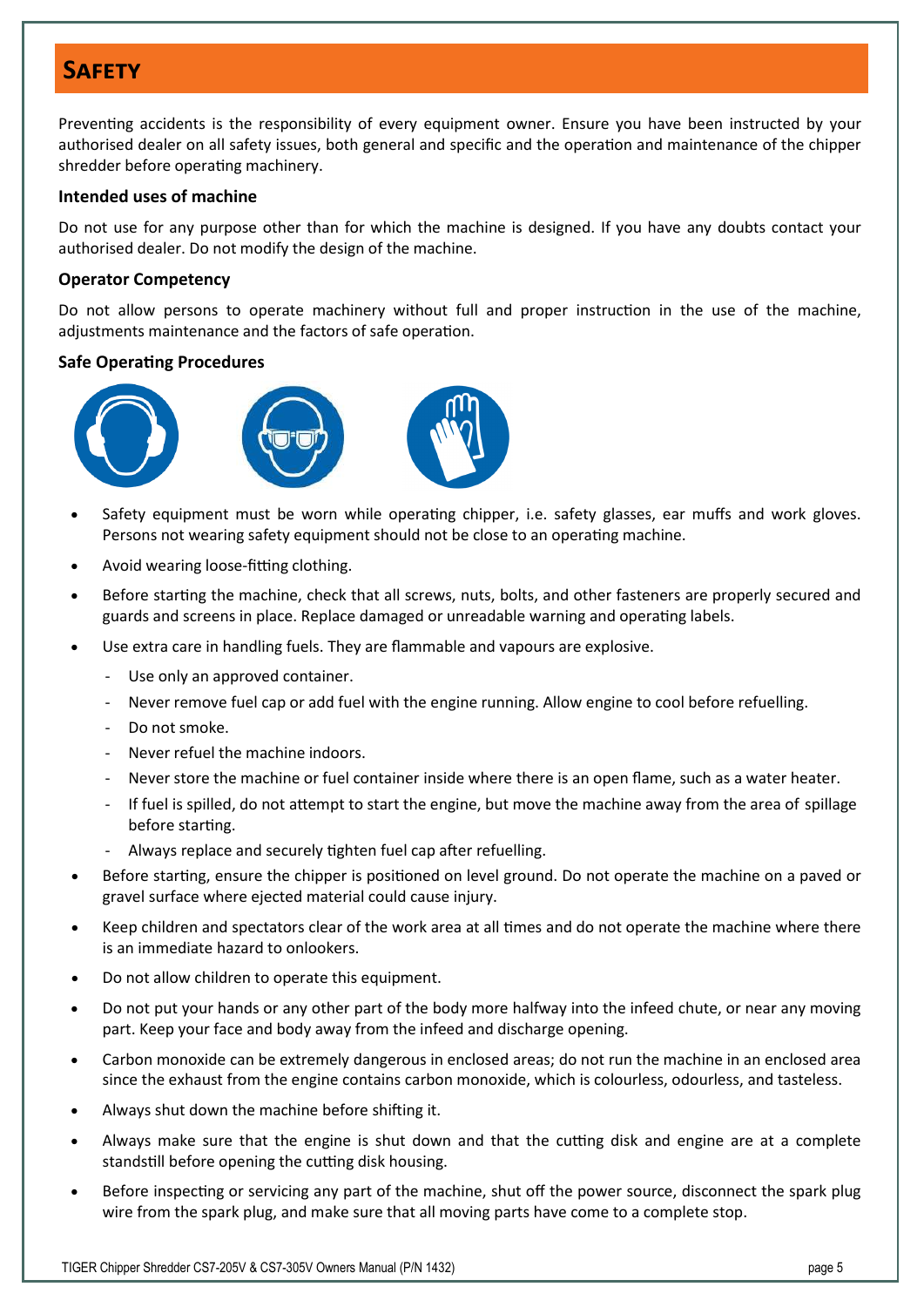### **Identifying Hazards and Risks**

Identify hazards and risks, and take preventative steps to avoid accidents and minimise risk. Possible hazards include, but are not limited to, moving parts, thrown objects, weight of machine and components and the operating environment.

# **Operation**

Position the machine level and stable to avoid unnecessary vibrations.

## **Starting Procedure**

## **Disengaging the belt drive:**

For easy starting of the engine, disengage the belt drive by pulling the lever in the counter clock-wise direction until it comes to a stop.

## **Starting the engine:**

- 1. Turn the fuel valve onto the ON position
- 2. Move the choke lever to the CLOSED position (Note: the choke may not be required if the engine is warm or the air temperature is high)
- 3. Move the throttle lever to the half way position
- 4. Turn the engine switch to the ON position
- 5. Pull the starter grip lightly until resistance is felt, then pull briskly
- 6. After a few seconds, gradually move the choke lever to the OPEN position (Refer to engine manual for more detailed instructions)

# **Engaging the Rotor disk:**

With engine running at about one third revs, gradually and slowly engage the belt tension lever in a clock-wise direction, until it comes to a stop. This has to be done slowly to allow the cutting disk to pick up speed; otherwise the engine will stall because there is high inertia in the cutting disk. Then increase the engine to full speed.

### **Shutdown Procedure**

- 1. Push the throttle control lever to the idle position
- 2. Turn the switch to STOP
- 3. The rotor will gradually come to a standstill.

**WARNING! Do not disengage the belt drive with the machine running at full revs, as this may cause friction and vibration on the belt drive.** 

# **Operation**

Keep proper balance and footing at all times. Do not overreach. Never stand at a higher level than the base of the machine when feeding material into it.

Feed only clean material into the machine. Foreign matter like soil, sand, grit, stones, pieces of metal, etc. will damage the sharp edge of the cutting knives. Root balls and dead wood will also blunt the blades quickly. Operating the machine with blunt blades causes excessive vibration which may result in damage to the machine.

If the cutting mechanism strikes any foreign objects or if the machine should start making any unusual noise or vibration, immediately shut off the engine and allow the machine to stop. Disconnect the spark plug wire from the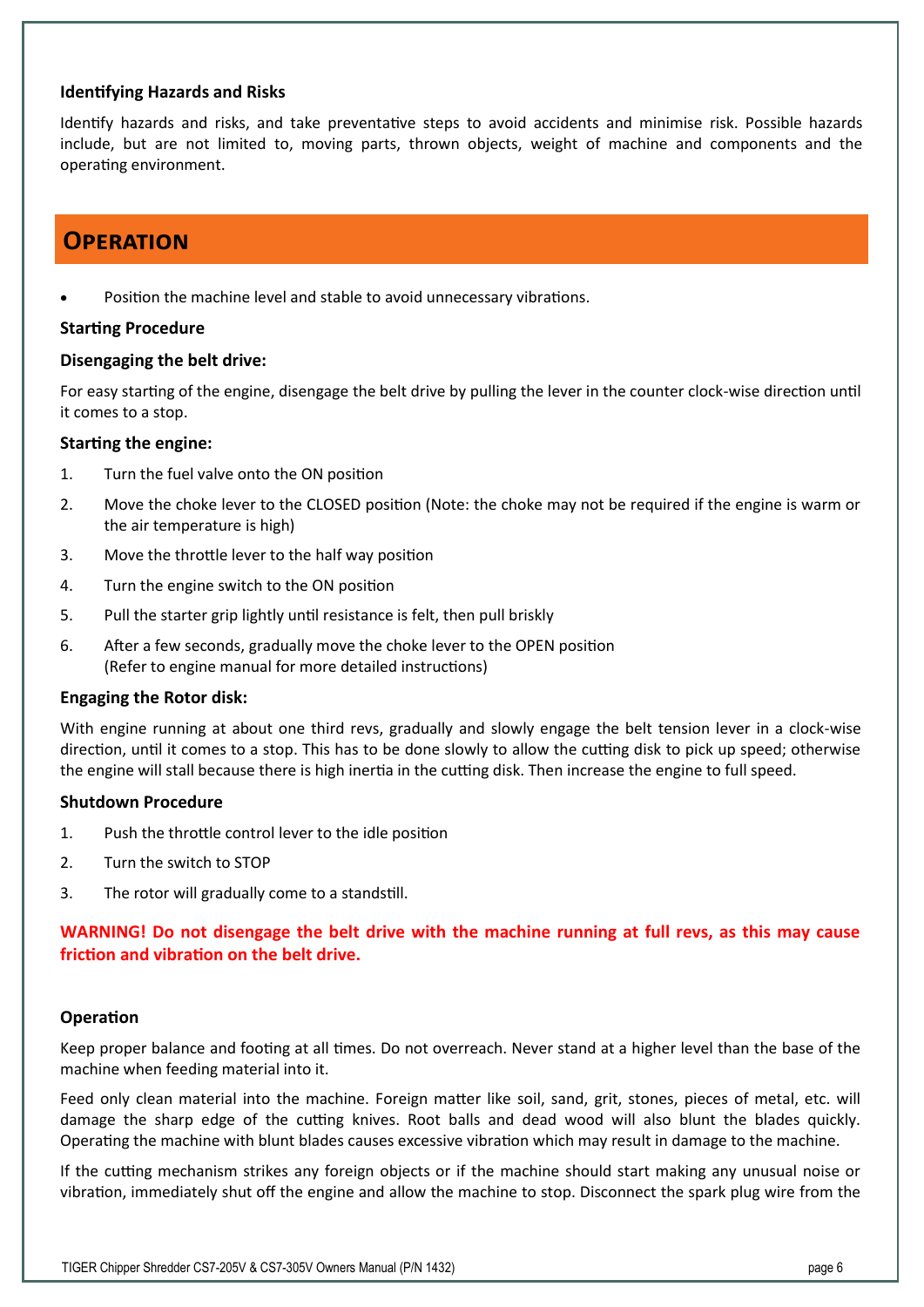spark plug and proceed as follows:

- 1. Inspect for damage.
- 2. Replace or repair any damaged parts.
- 3. Check for and tighten any loose parts.
- 4. Do not attempt to repair the machine unless you are competent to do so.

Avoid feeding short, stubby pieces of wood into the machine, as they tend to bounce and spin in the infeed chute. Feed these short pieces together with longer pieces. After becoming familiar with the machine, prune to suit its capabilities.

Because the chipper is self-feeding and has a large infeed opening, the machine can easily be stalled with branches that are too big for processing. You will have to hold these branches back and feed the machine with care until you are familiar with its capacity.

Feed limbs and branches through butt end first, leaving the bushy head on. This helps guide the limb down the infeed chute, reduces spinning and the occurrence of ejection of small pieces back up the infeed chute. Some side branches may require pre-cutting so that the branch will 'self-feed' more efficiently.

While operating the machine keep a wooden stick handy, approx. 60 mm diameter x 600 mm long. This stick will be useful for pushing in short, brushy and very leafy materials and to keep the infeed chute clear.

It is always advisable to process freshly cut materials, as wooden branches get very hard and springy when dried out. They are then more awkward to handle and the knives will become blunt much quicker.

The chipper can clog up with soft, wet or fibrous materials. However, if you feed soft materials intermittently with branches, there should be no problem, as the wood chips tend to clean out any residue left in the machine.

If the machine becomes clogged, shut off the engine and disconnect the spark plug wire and ensure rotor height has stopped spinning before opening chipping chamber and cleaning debris.

Do not overload the chipper. If the rotor is slowing down, feed the material in slower.

We do not advise washing or water blasting the machine. Brush, blow or wipe clean.

The engine is fitted with oil alert and will not start if the oil level in the sump is too low. It may also stop if it is operated on a steep slope.

Keep all guards and deflectors in place and in good working condition.

Do not tamper with the engine governor settings on the machine; the governor controls the maximum safe operating speed and protects the engine and all moving parts from damage caused by overspeed. Seek authorized service if a problem exists.

Keep the engine clean of debris and other accumulations to prevent damage to the engine or possible fire.

Do not transport this machine while the engine is running.

Shut off the engine whenever you leave the work area.

### **WARNING! Do not open the housing unless the engine and cutting disk are completely stopped.**

### **WARNING! Do not operate the machine wearing loose clothing.**

Stalks, leaves, palm fronds, vines, bark, roots, garden cuttings, hay, dry manure and vegetable matter can be processed. Do not process soil, sand, stones, gravel, metal or bone.

The maximum capacity is 70mm diameter branches. Depending on the type and hardness of wood, you need to limit the material to smaller lengths. Paper and cardboard can be processed. A better result is obtained if the material is wet prior to processing.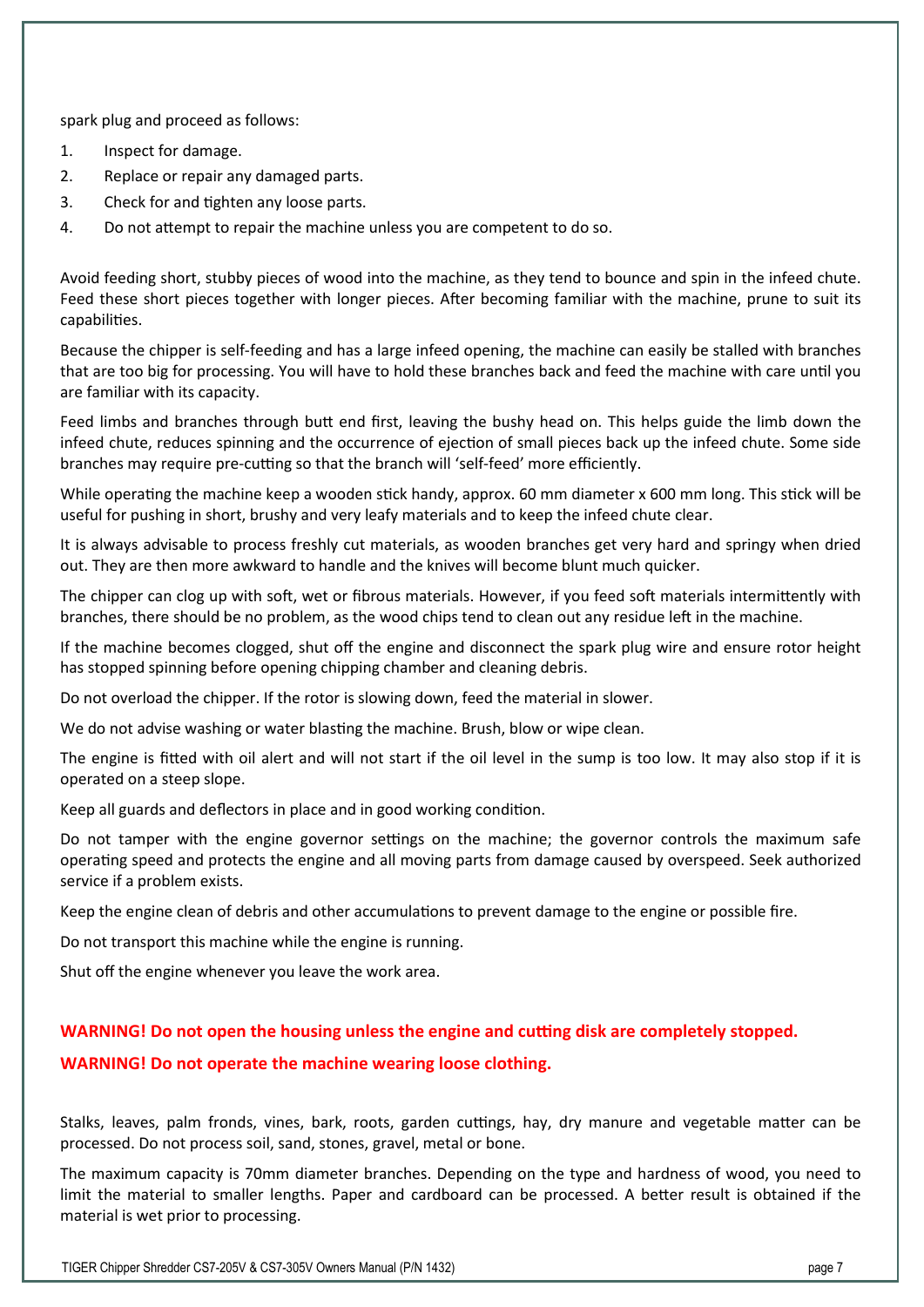# **Maintenance**

When this equipment is stopped for servicing, inspection, or storage, make sure the spark plug wire is disconnected from the spark plug. Allow the machine to cool before making any inspections, adjustments, etc. Maintain the machine with care and keep it clean by blowing, brushing or wiping it down. **DO NOT WASH OR USE WATER.** 

Store the machine out of the reach of children and where fuel vapor will not reach an open flame or spark. For extended storage periods, run the unit dry of fuel. Always allow the machine to cool before storing.

| <b>SERVICE AND MAINTENANCE SCHEDULE</b>                      |                                                                        |                                                                |                                  |                      |                       |                       |
|--------------------------------------------------------------|------------------------------------------------------------------------|----------------------------------------------------------------|----------------------------------|----------------------|-----------------------|-----------------------|
|                                                              |                                                                        | <b>FREQUENCY</b>                                               |                                  |                      |                       |                       |
| <b>COMPONENT</b>                                             | <b>MAINTENANCE REQUIRED</b>                                            | <b>REFER TO</b><br><b>ENGINE</b><br><b>OPERATORS</b><br>MANUAL | <b>BEFORE</b><br><b>EACH USE</b> | <b>EVERY</b><br>8HRS | <b>EVERY</b><br>25HRS | <b>EVERY</b><br>50HRS |
| <b>ENGINE OIL</b>                                            | CHANGE <sup>1</sup>                                                    | $\checkmark$                                                   |                                  |                      |                       |                       |
| <b>FUEL FILTER</b>                                           | REPLACE                                                                | $\checkmark$                                                   |                                  |                      |                       |                       |
| <b>SPARK PLUG</b>                                            | <b>CHECK CONDITION &amp; GAP</b>                                       | ✔                                                              |                                  |                      |                       |                       |
| <b>ENGINE OIL</b>                                            | CHECK / FILL                                                           |                                                                | ✔                                |                      |                       |                       |
| <b>FUEL TANK</b>                                             | CHECK / FILL                                                           |                                                                |                                  |                      |                       |                       |
| ALL INTERNAL &<br><b>EXTERNAL NUTS &amp;</b><br><b>BOLTS</b> | <b>CHECK TIGHTNESS</b>                                                 |                                                                |                                  |                      |                       |                       |
| <b>TYRE PRESSURE</b>                                         | Снеск                                                                  |                                                                |                                  |                      |                       |                       |
| <b>CHIPPER ANVIL</b>                                         | <b>CHECK CLEARANCE &amp; RE-TORQUE</b><br>TO 40 FT-LBS <sup>2</sup>    |                                                                |                                  |                      |                       |                       |
| <b>CHIPPER BLADES</b>                                        | <b>CHECK SHARPNESS &amp; RE-TORQUE</b><br>TO 18.6 FT-LBS <sup>2</sup>  |                                                                |                                  |                      |                       |                       |
| <b>SHREDDER BLADE</b>                                        | <b>CHECK CONDITION</b>                                                 |                                                                |                                  |                      |                       |                       |
| <b>ENTIRE MACHINE</b>                                        | <b>CLEAN</b>                                                           |                                                                |                                  |                      |                       |                       |
| <b>DRIVE BELT</b>                                            | СНЕСК                                                                  |                                                                |                                  |                      | ✔                     |                       |
| <b>BELT TENSION</b>                                          | Снеск                                                                  |                                                                |                                  |                      |                       |                       |
| BELT/PULLEY<br><b>ALIGNMENT</b>                              | Снеск                                                                  |                                                                |                                  |                      |                       |                       |
| <b>ROTOR SHAFT</b><br><b>GREASE NIPPLES</b>                  | LUBE                                                                   |                                                                |                                  |                      |                       |                       |
| (1) PERFORM MORE FREQUENTLY UNDER EXTREMELY DUSTY CONDITIONS |                                                                        |                                                                |                                  |                      |                       |                       |
|                                                              | <sup>(2)</sup> PERFORM MORE FREQUENTLY WHEN CHIPPING DRY OR DIRTY WOOD |                                                                |                                  |                      |                       |                       |

### **Chipper Blade Re-sharpening**

When the chipper blades are blunt, the machine will lose its self-feeding action and the material has to be pushed in. Often it comes out in long strips.

The chipper blades need to be turned over to present a new edge if there is one, or remove for sharpening. To remove the blades, open the discharge chute. With a 13 mm ring spanner remove the blades. Be careful not to drop the nuts, bolts or blades into the chipper.

The chipper blades should be sharpened on a surface grinder or replaced with new ones. Make sure there is plenty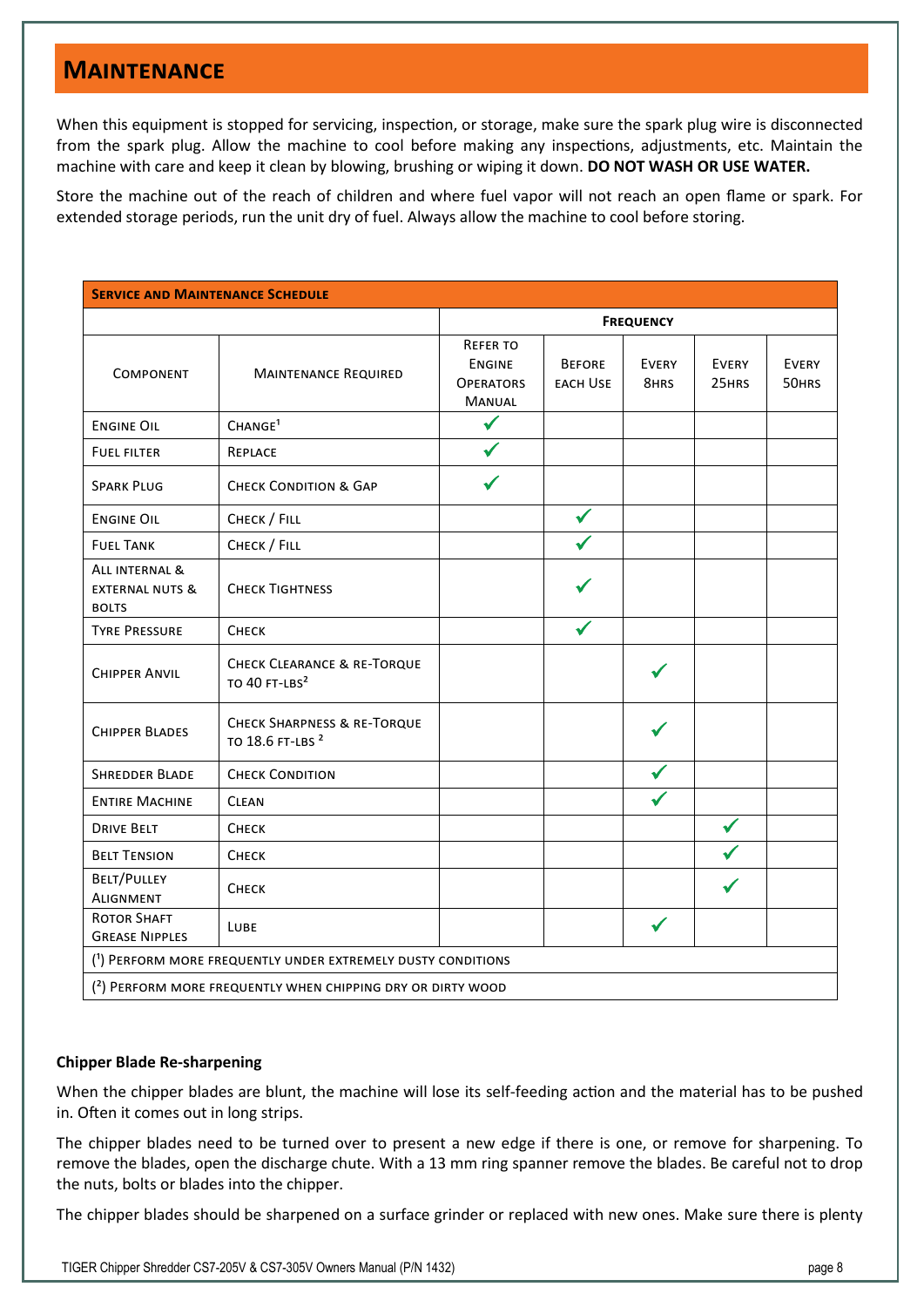of coolant used when grinding, to avoid softening of the material. The cutting angle is critical for the performance of the chipper and should be 45°. If you are unable to re-sharpen the blades yourself, either contact a professional saw doctor. Normally only a slight touch up is needed. In this way your blades should last for a long time.

Remount the chipper blades including the blade shims, making sure that all mounting surfaces are cleaned beforehand. Use Thread locker 269 Loctite on the bolts and torque to 18.6 ft-lb.

The clearance between the blade and anvil should be 2mm. Then turn the rotor by hand and check if the rotor turns freely.

**WARNING! Do not operate your chipper with blunt blades. This will cause excessive vibration which may result in damage to the machine.** 

#### **Shredder Knife Maintenance**

Inspect the shredder knives for edge damage. If damaged the knives can be turned around to present a new edge, if this has not been done previously. If both edges on the knives are used, replace the knives.

Remove M6 x 30 bolt and nyloc nut. Turn or replace knife.

**WARNING! It is critical to maintain rotor balance, so replace knives in a set and ensure all spacers and washers are replaced in their correct position. Always replace M6 x 30 bolts and nyloc nuts with new ones. Do not reuse them.** 

#### **Anvil Adjustment**

The anvil is reversible, and can be used on all four edges. Normally the edges will last for a long time. When the edge is rounded off, it can be reversed. When all edges are worn, the anvil can be sharpened or replaced.

The clearance between the blade and anvil should be 2mm. A piece of cardboard of the right thickness is usually a good gauge for resetting the anvil. Always ensure these bolts are properly tightened to 40 ft-lb.

If there is not enough clearance, the blade edge may touch the anvil through deflection when cutting heavy branches and damage the sharp edge. Too much clearance will allow small twigs and fibrous materials to be dragged through without being cut.

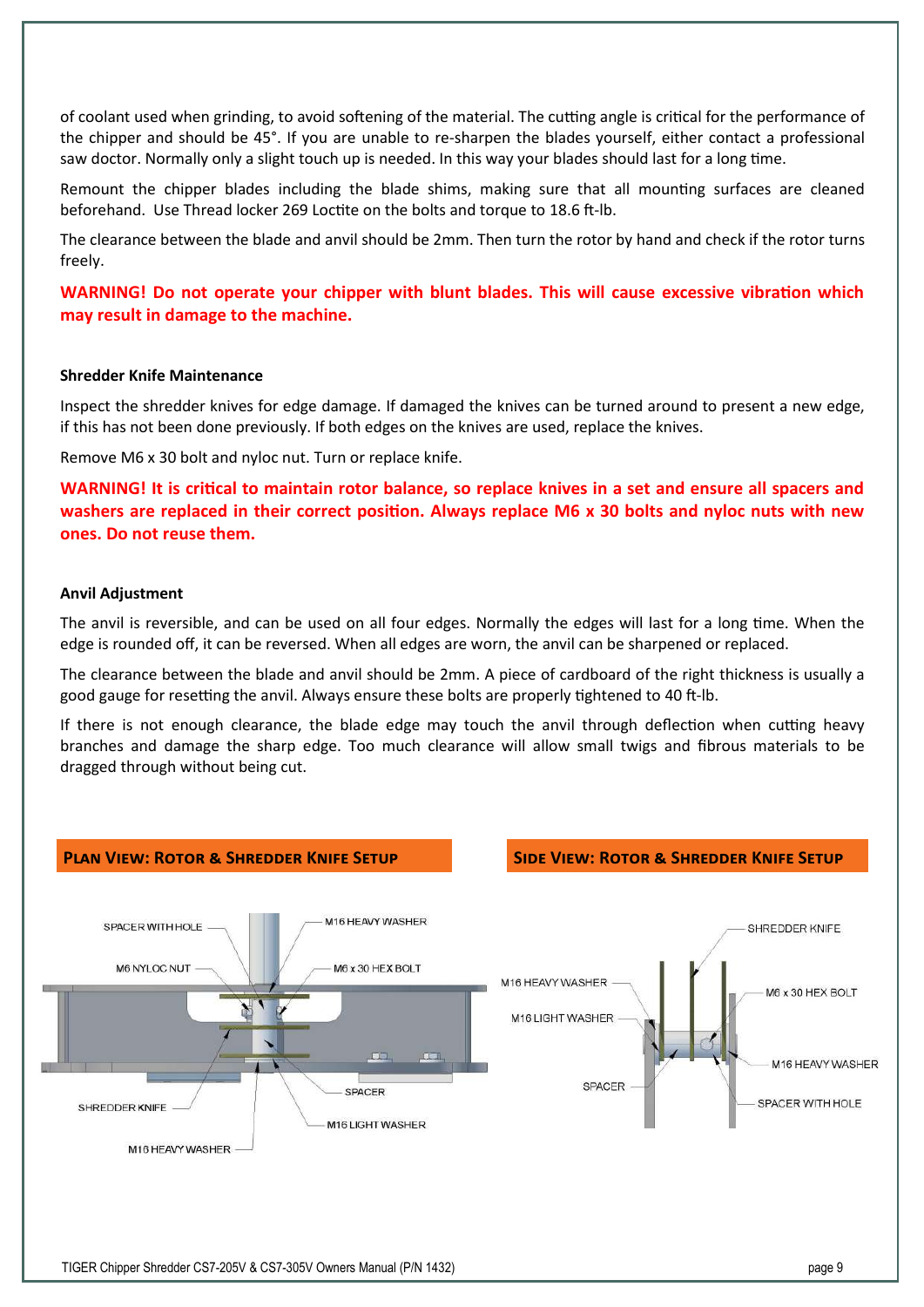# **Wear parts**

# **Anvil**

Part Number: 1419

QTY per Unit: 1



#### **Chipper Blade**

Part Number: 70739 QTY per Unit: 2



## **Shredder Blade**

Part Number: 070 007 060 QTY per Unit: 6



# **Pulley Vee Belt**

Part Number: AX21 QTY per Unit: CS7-205V x 1 CS7-305V x 2

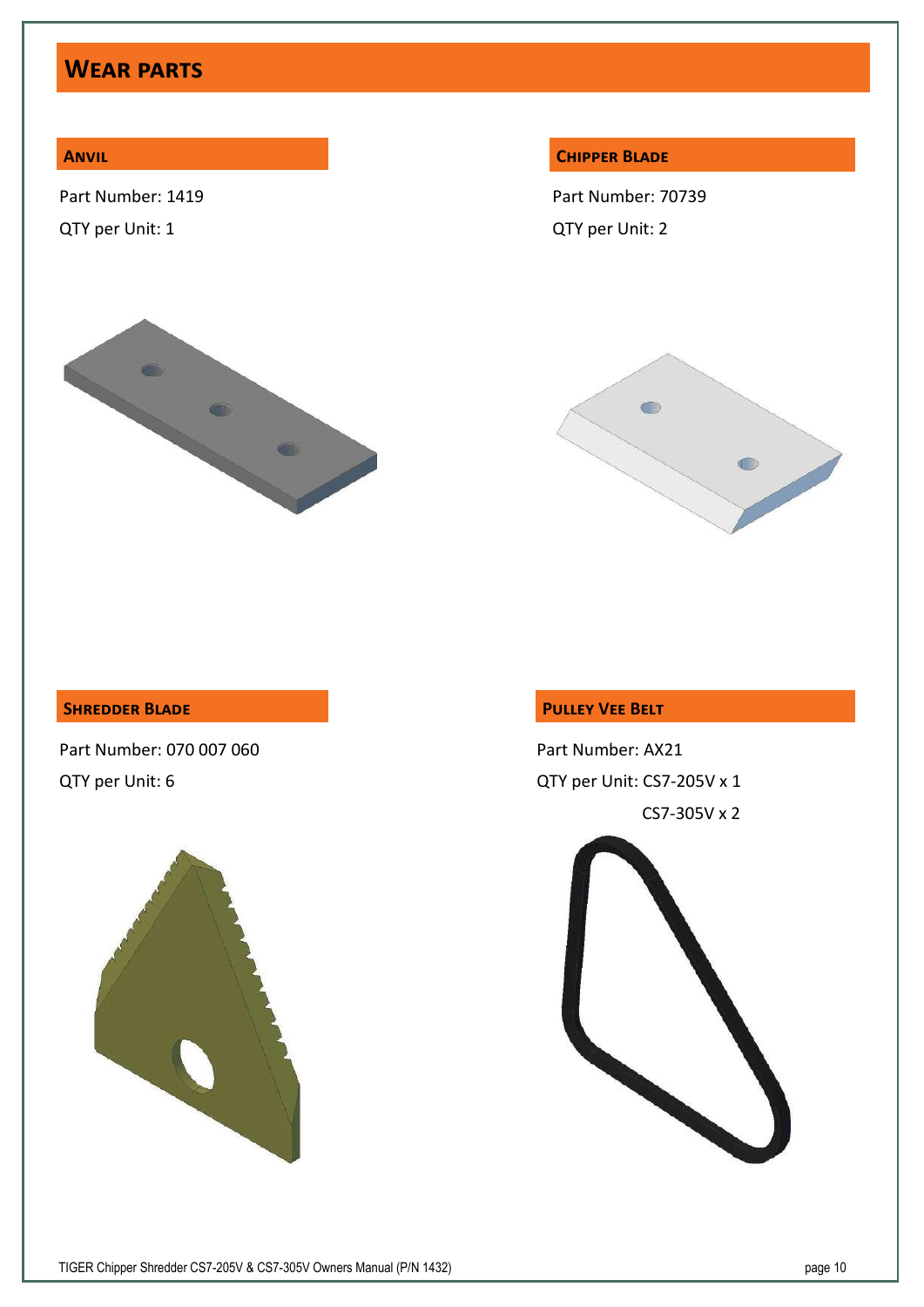# **Specifications**

| <b>MODEL</b>                | <b>CS7-205V</b>                                                    | <b>CS7-305V</b>                                                           |
|-----------------------------|--------------------------------------------------------------------|---------------------------------------------------------------------------|
| <b>CAPABILITIES</b>         | 2-in-1 Chipper Shredder                                            | 2-in-1 Chipper Shredder                                                   |
| <b>CHIPPING CAPACITY</b>    | 70mm / 3" Chipping                                                 | 70mm / 3" Chipping                                                        |
| L x W x H                   | L 1165mm x H 1325mm x W 830mm                                      | L 1165mm x H 1325mm x W 830mm                                             |
| <b>INFEED CHUTE OPENING</b> | 390mm x 390mm                                                      | 390mm x 390mm                                                             |
| <b>CHIPPER BLADES</b>       | 2 x Double Edge Tool Steel Blade                                   | 2 x Double Edge Tool Steel Blade                                          |
| <b>SHREDDER KNIVES</b>      | 6 x Serrated Flail Blade                                           | 6 x Serrated Flail Blade                                                  |
| <b>FEED SYSTEM</b>          | Gravity / Self Feed                                                | Gravity / Self Feed                                                       |
| <b>INFEED CHUTE</b>         | Large single Infeed Chute                                          | Large single Infeed Chute                                                 |
| <b>WHEELS</b>               | Pneu Wheel & Tyre 4.00 x 3/4" Nylon Bore                           | Pneu Wheel & Tyre 4.00 x 3/4" Nylon Bore                                  |
| <b>BAG CAPACITY</b>         | 7 and 10 Bushel for the Optional Walker<br>attachment              | 7 and 10 Bushel for the Optional Walker<br>attachment                     |
| <b>ENGINE</b>               | Vanguard 6.5 Gross HP                                              | Vanguard 10 Gross HP                                                      |
| FUEL CAPACITY/ FUEL TYPE    | 3.3 Litres 91 Unleaded                                             | 4.1 Litres 91 Unleaded                                                    |
| <b>FINISH</b>               | Zinc Plated, Powder Coated                                         | Zinc Plated, Powder Coated                                                |
|                             | Draw bar                                                           | Draw bar                                                                  |
| ACCESSORIES                 | Turn Table & Walker Mower Catcher Door<br>Kit                      | Turn Table & Walker Mower Catcher Door<br>Kit                             |
|                             | TIGER Chipper Shredder: 1 year domestic<br>warranty (unregistered) | <b>TIGER Chipper Shredder: 1 year domestic</b><br>warranty (unregistered) |
| <b>WARRANTY</b>             | TIGER Chipper Shredder: 2 year domestic<br>warranty (registered)   | <b>TIGER Chipper Shredder: 2 year domestic</b><br>warranty (registered)   |
|                             | Vanguard Engine: 3 year limited warranty                           | Vanguard Engine: 3 year limited warranty                                  |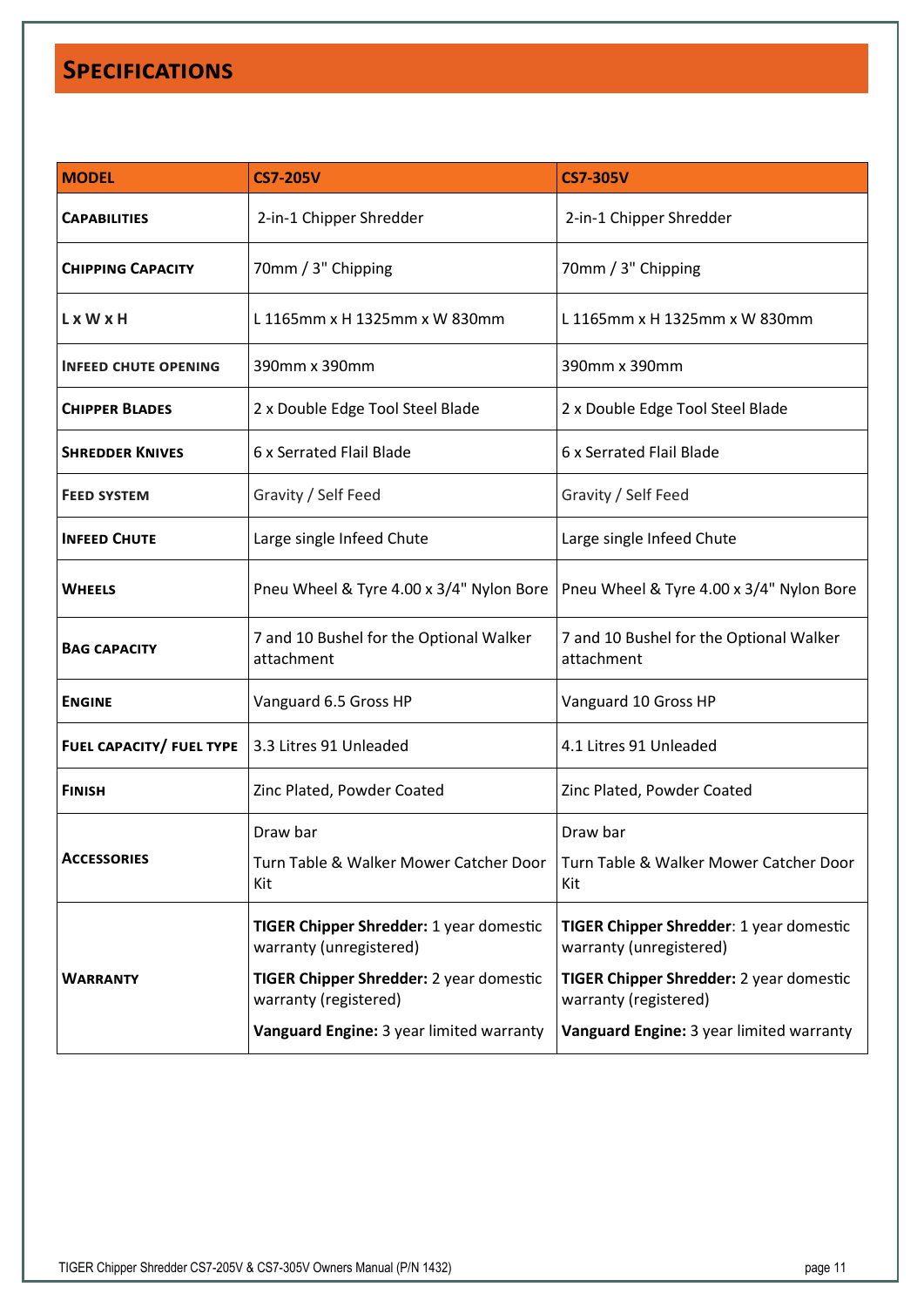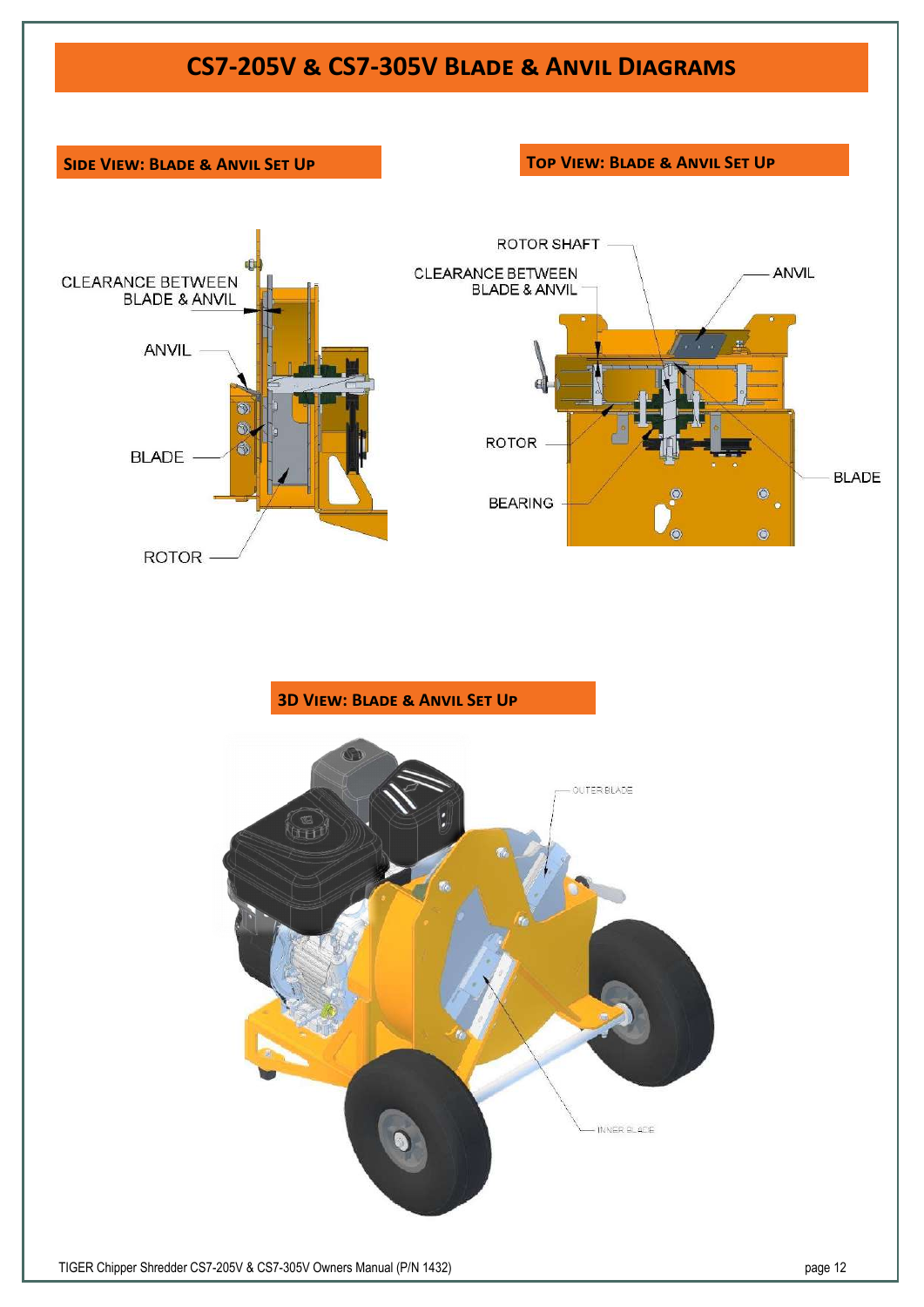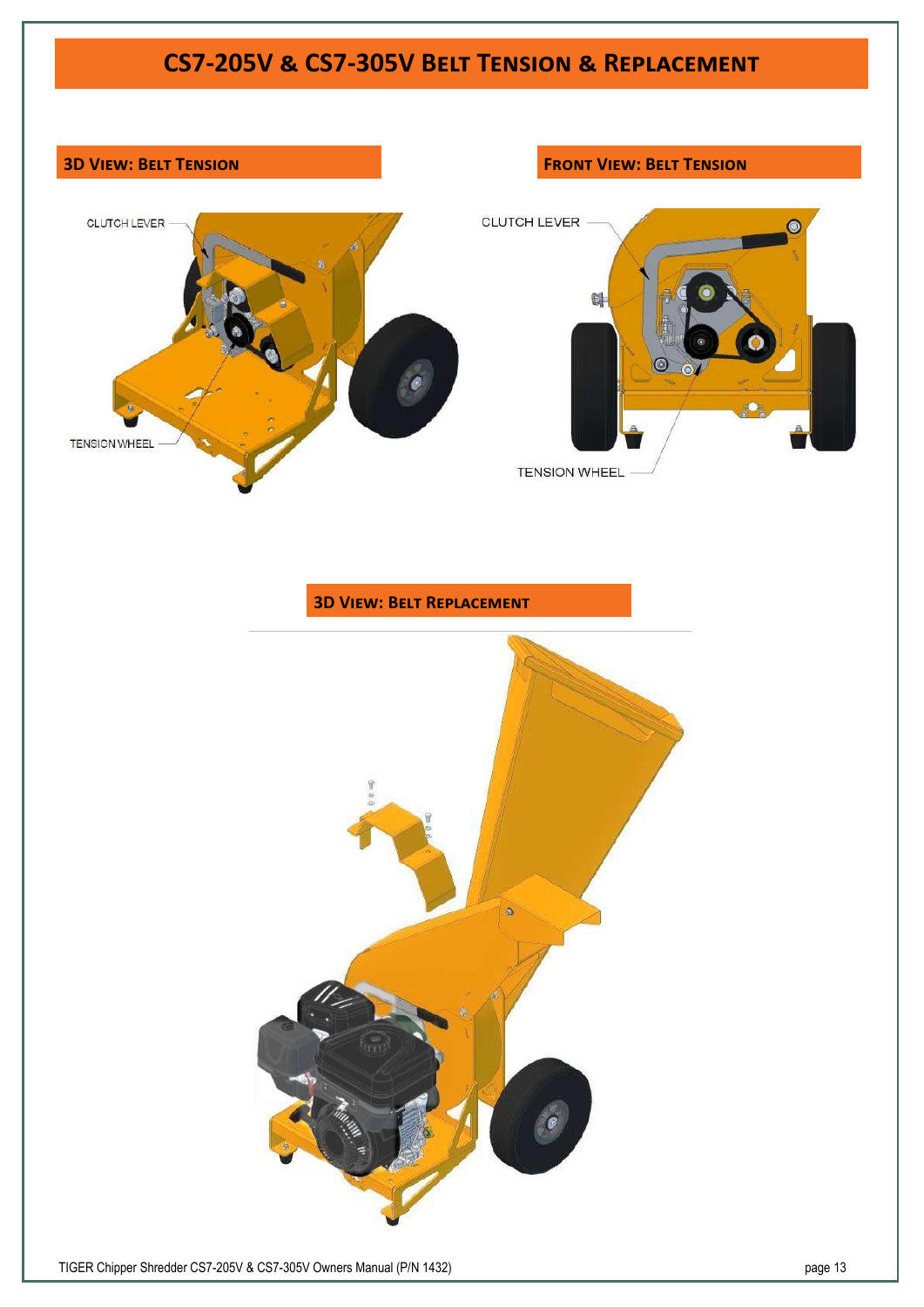# **CS7-205V & CS7-305V Belt Tension & Replacement**

## **TIGER Chipper Shredder CS7-205V: Belt Replacement**

Remove top 2 hex bolt to remove belt cover Remove 4 hex bolts and nyloc nuts to remove Vanguard 6.5 HP Engine Once engine is unscrewed the pulley belt will be loose and be able to be removed

#### **TIGER Chipper Shredder CS7-305V: Belt Replacement**

Remove top 2 hex bolt to remove belt cover Remove 4 hex bolts and nyloc nuts to remove the Vanguard 10 HP Engine Once engine is unscrewed the pulley belts will be loose and be able to be removed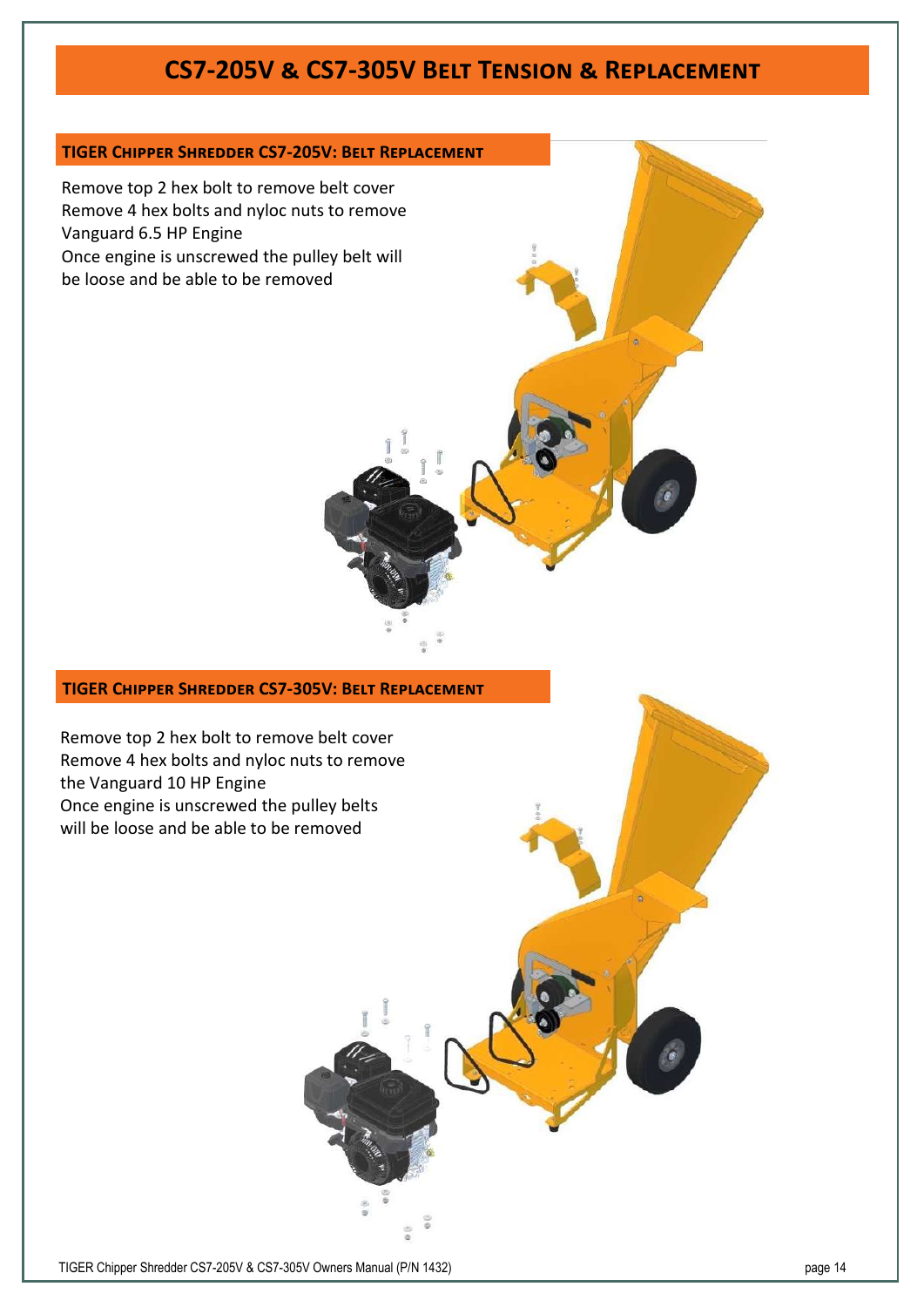# **CS7-205V & CS7-305V Belt Tension & Replacement**

## **TIGER Chipper Shredder CS7-205V TIGER Chipper Shredder CS7-305V**





Once new belt is fitted, ensure all pulleys are inline by placing a straight edge across the face of them to make sure the top and bottom pulleys are aligned.

#### **Assembled Pulley System: CS7-205V Assembled Pulley System: CS7-305V**





Diagrams shows correct pulley assembly for both TIGER Chipper Shredder Models NOTE: Engine not shown for viewing of the pulleys.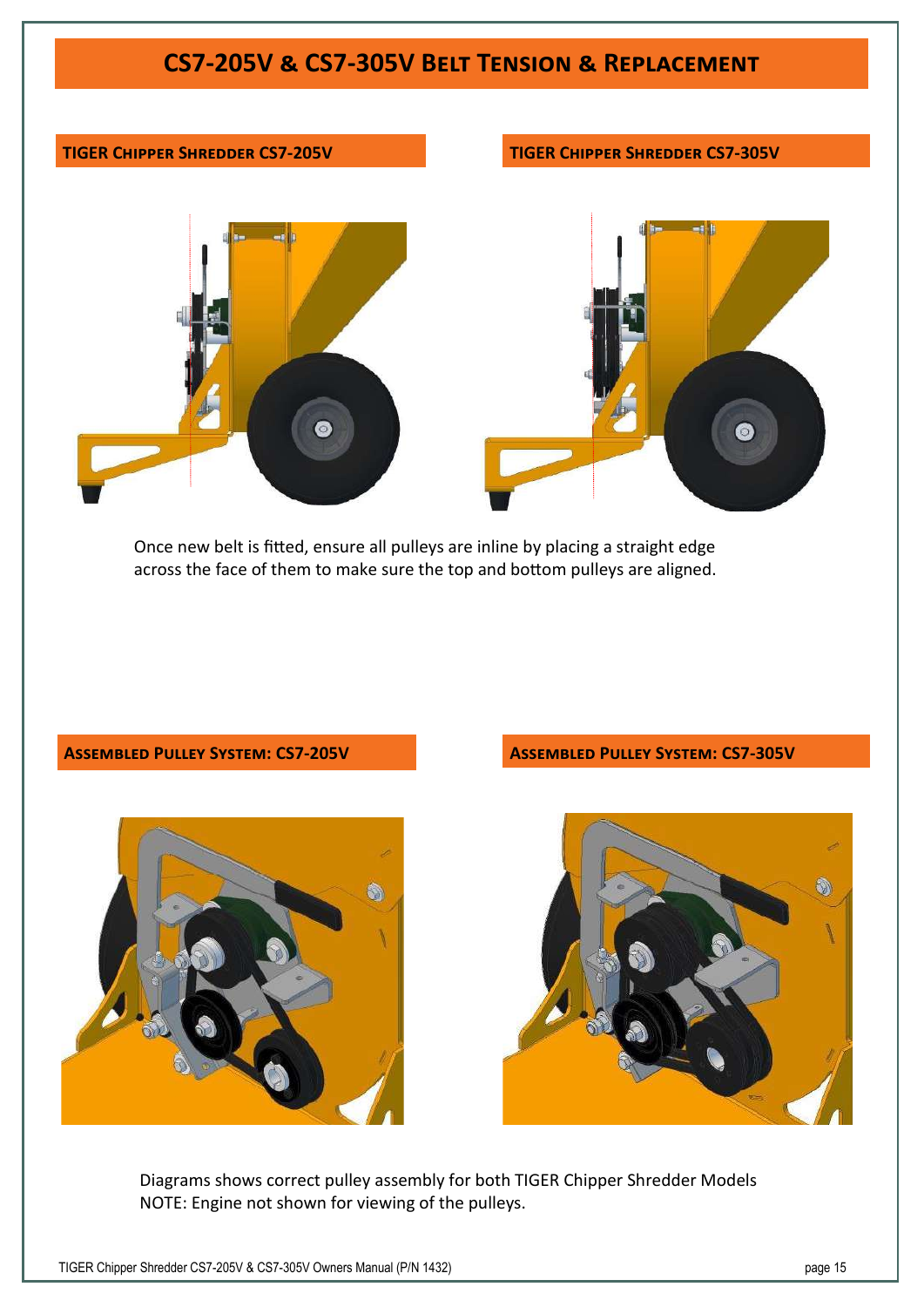# **TIGER Chipper Shredder Limited Warranty**

The TIGER Warranty applies to new purchased TIGER products manufactured by **Stevens Group** as identified by the Machine Serial number as part of this registration process. The product is warranted to the original owner as per the completed warranty registration held at Stevens Group. Replacement parts are warranted for 90 days from installation.

To qualify for this TIGER Limited Warranty, the warranty registration must be completed within ten (10) days following the date of purchase, and returned to Stevens Group.

To take advantage of the TIGER Limited Warranty you must have maintenance performed per the schedule contained in the Owner's Manual supplied with this product by an authorised TIGER Dealer. To ensure the safe operation of this product, we strongly recommend that you only use an authorised TIGER Dealer for servicing. The cost of routine or required maintenance and services is the responsibility of the purchaser.

Stevens Group will recognise your statutory rights under the Consumers Guarantee Act 1993.

Stevens Group warrants to the original owner, each new TIGER Chipper Shredder free from defect in material and workmanship, under normal use and routine servicing for the warranty period specified below and conditional to the limitations and exclusions outlined below.

Models CS7-205V and CS7-305V are classified as consumer grade products and will not qualify for warranty coverage if used for Commercial and Rental purposes.

The purchaser must keep a record of all service and maintenance history as proof of servicing history. This may be requested when assessing any future warranty claim.

The warranty registration must accompany the TIGER product when warrantable repairs are requested. If the warranty registration is lost or destroyed, proof of purchase documentation clearly recognising the machine serial number shall be accepted for warranty purposes. Where neither is available and Stevens Group does not have any record of the purchaser's details the warranty period shall be calculated from the appropriate dealer wholesale sale date. Any claim under this warranty must be made within the warranty period specified below.

Any authorised TIGER Dealer is further authorised to repair or replace any part which proves defective within the limits of this warranty at no charge to the owner, covering parts and labour. **Consumables items such as but not limited to oils, grease, blades and belts shall be the responsibility of the owner.** All defective parts replaced under this warranty become the property of Stevens Group. Transportation cost for the product either to or from an authorised TIGER Dealer is the responsibility of the owner.

This TIGER Chipper Shredders Limited Warranty may be subject to cancellation if the above requirements are not met.

### **Exclusions**

The warranties contained herein shall not apply to:

- Any damage which results from misuse or use beyond the limitations of the intended purpose specified by Stevens Group, such as overloading, including foreign objects such as glass, stones, pieces of steel etc. being dropped into the running machine or use under abnormal conditions (in Stevens Group's sole judgement).
- Any damage which results from neglect of periodic maintenance specified by Stevens Group.
- Any damage which results from repair or maintenance operations by methods other than specified by Stevens Group.
- Any damage which results from use of non-genuine parts, lubricant or fluid not approved by Stevens Group.
- Any damage which results from operation other than specified in the Owner's Manual either intentionally or by error.
- Any damage resulting from modification or installation in other products in a way not approved by Stevens Group which has any influence on the function and/or performance of the products.
- Fading of painted surfaces, deterioration of plated surfaces, deterioration of rubber and plastics including rusting, due to the passage of time.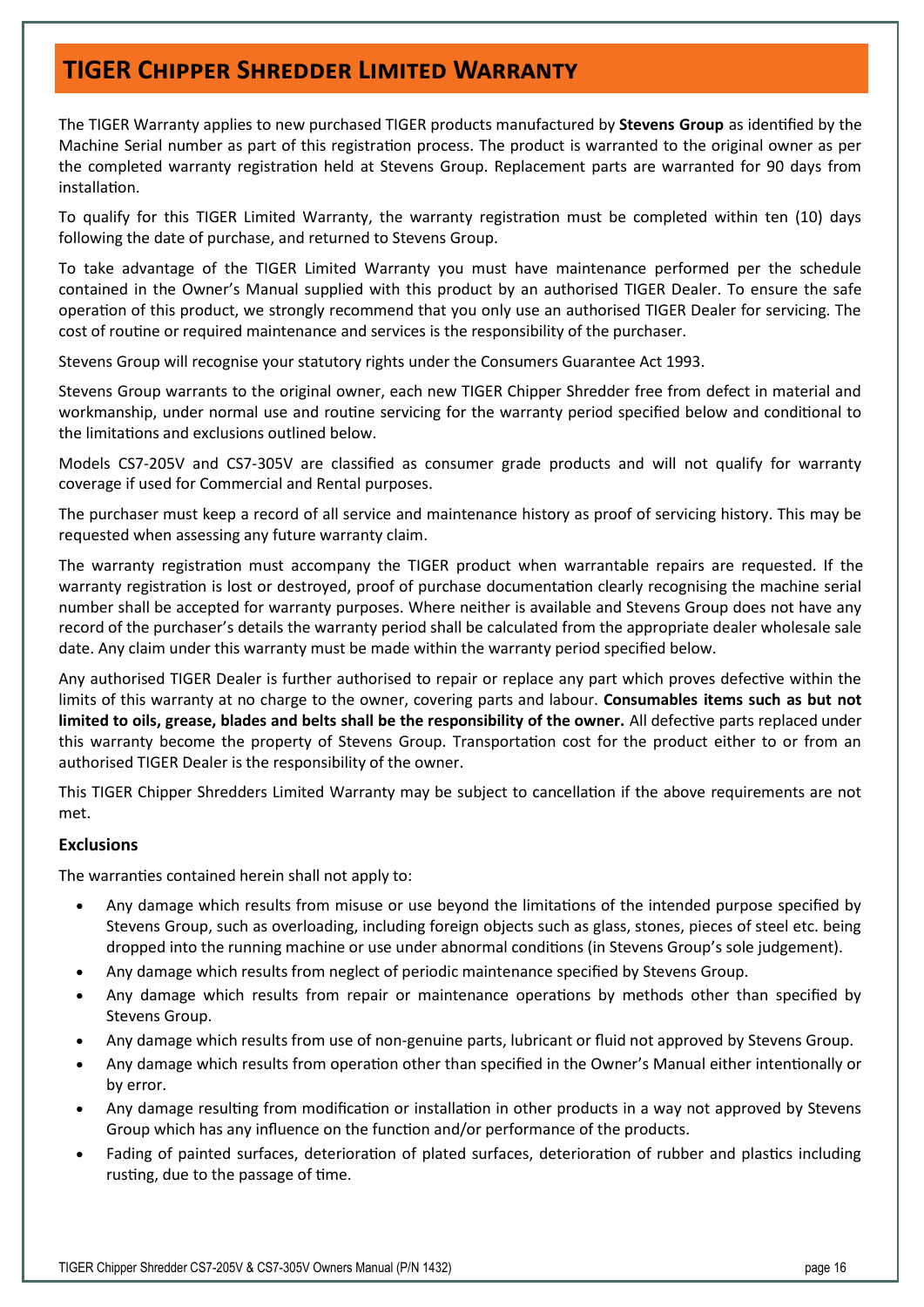- Normal phenomena such as noise, vibration or oil seepage which are considered by Stevens Group as not affecting the quality, function or performance of the product.
- Any damage due to improper storage or transport.
- Consumable replacement items: Belts, cutting blades, anvil, serviceable bearings**.**
- Periodical maintenance items such as cleaning, inspection and adjustments.
- Any repair and/or adjustment performed by persons other than an authorised dealer, or damage resulting there from. As a rule, warranty shall not be applied to the repair or adjustment performed by persons other than an authorised dealer.
- Any repair and/or adjustment to correct improper or poor quality work previously performed.
- Incidental expenses incurred in the warranty claim. (E.g. additional expenses such as those for towing, incurred due to breakdown of the product at a remote location, hotel and meals or communications. Any expense related to personal injury and/or property damage, (exclusive of the product itself). Compensation for loss of time, commercial losses or rental costs of a substitute product during the period of adjustment.
- Any damage which results from unavoidable natural disasters, fire, collision, theft, etc.
- Any normal wear or deterioration, such as that of sliding or rotating parts caused under normal operating conditions. For example: normal wear pivot points, rod ends and bearings.
- Any damage resulting from exposure of the product to soot and smoke, medicines and chemical agents, sea water, sea breeze, salt or other environmental phenomena.

## **Limitations**

- TIGER Chipper Shredder reserves the right to modify, alter and improve any product without incurring any obligation to replace any product previously sold with such modification.
- Equipment and accessories not manufactured by Stevens Group (such as engine, battery and tyres), are warranted only to the extent of the original manufacture's warranty and subject to their allowance to Stevens Group only if found to be defective by such manufacturer.
- In no event shall TIGER Chipper Shredder Warranty exceed the purchase price of the product.
- Stevens Group reserves the right to supply remanufactured parts as it deems appropriate.

| <b>MACHINE WARRANTY PERIOD</b> | <b>DOMESTIC</b>          |
|--------------------------------|--------------------------|
| Non-Registered                 | 12 Months                |
| Registered                     | 24 Months (Conditional)* |

# *Stevens Group reserves the right to make design and / or specification changes at any time to its products without obligation to previous purchasers of its products.*

# **Contact Details**

**Stevens Group PH: +64 9 275 0443 E: sales@stevensgroup.co.nz 293 Landing Drive Mangere Auckland, New Zealand**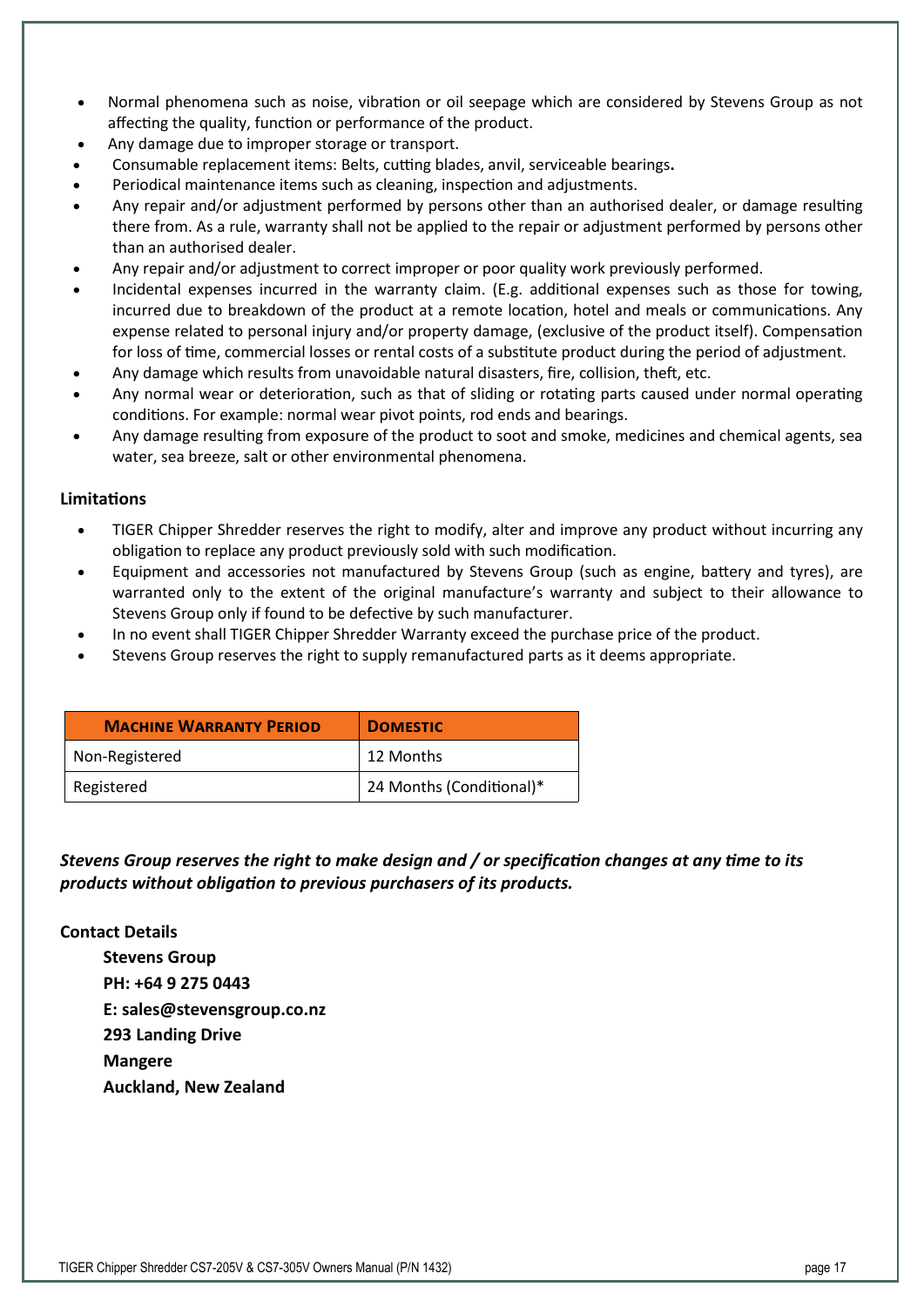# **Trouble Shooting**

| <b>PROBLEM</b>                                               | <b>PROBABLE CAUSE</b>              | <b>SUGGESTED REMEDIES</b>                                                                                                                                                     |  |
|--------------------------------------------------------------|------------------------------------|-------------------------------------------------------------------------------------------------------------------------------------------------------------------------------|--|
| Rotor does not turn                                          | Obstructed discharge               | Use branch or similar object to clear discharge                                                                                                                               |  |
|                                                              | Plugged rotor                      | Clear rotor                                                                                                                                                                   |  |
| Hard to feed chipper or<br>excessive power needed to<br>chip | Obstructed discharge               | Use branch or similar object to clear discharge                                                                                                                               |  |
|                                                              | Dull chipper blades Sharpen blades | Sharpen Blades                                                                                                                                                                |  |
|                                                              | Improper blade clearance           | Adjust clearance                                                                                                                                                              |  |
| Chipper requires excessive<br>power or stalls                | Obstructed discharge               | Use branch or similar object to clear discharge                                                                                                                               |  |
|                                                              | Plugged rotor                      | Clear rotor, feed material into shredder more<br>evenly                                                                                                                       |  |
|                                                              | Green material will not discharge  | Alternately feed dry material, or allow material<br>to dry                                                                                                                    |  |
| Drive belts squealing or<br>smoking                          | Plugged rotor                      | Clear rotor                                                                                                                                                                   |  |
|                                                              | Loose or worn belts                | Adjust belt tension or replace belts if needed                                                                                                                                |  |
| Vibration while running                                      | Drive head vibration               | Check drive belts and pulleys for bad or worn<br>spots                                                                                                                        |  |
|                                                              | Rotor out of balance               | Inspect rotor for broken or missing chipper<br>blades and paddles. Repair if needed. Check<br>rotor to see if it wobbles. Check to see if the<br>rotor is assembled correctly |  |
| Engine dies or runs poorly                                   | Engine problems                    | Contact local Vanguard dealer                                                                                                                                                 |  |

# **Commissioning Checklist & Registration**

It is the retailers responsibility to ensure that this machine is correctly commissioned for use, and that the purchase is registered with Stevens Group, and the Engine is registered with the Vanguard Agency to provide the owner with the full benefit of the warranty policy.

**Product registration must be completed and returned to Stevens Group For registration info you will require the machine serial number, the engine serial number and customer details.** 

# *It is the Retailers Responsibility to Check the Following:*

| <b>Final Assembly</b> | Check all bolts for tightness including blades.                                                                               |
|-----------------------|-------------------------------------------------------------------------------------------------------------------------------|
| <b>Operation</b>      | Instruct the owner/operator on operating procedures and techniques.                                                           |
| <b>Safety</b>         | Instruct owner/operator on safety procedures.                                                                                 |
| <b>Maintenance</b>    | Explain the maintenance requirements and the importance of following the<br>maintenance schedule to the owner/operator.       |
| <b>Manual</b>         | Emphasise the importance of reading and understanding the manual in full before initial<br>operation of the chipper shredder. |
|                       |                                                                                                                               |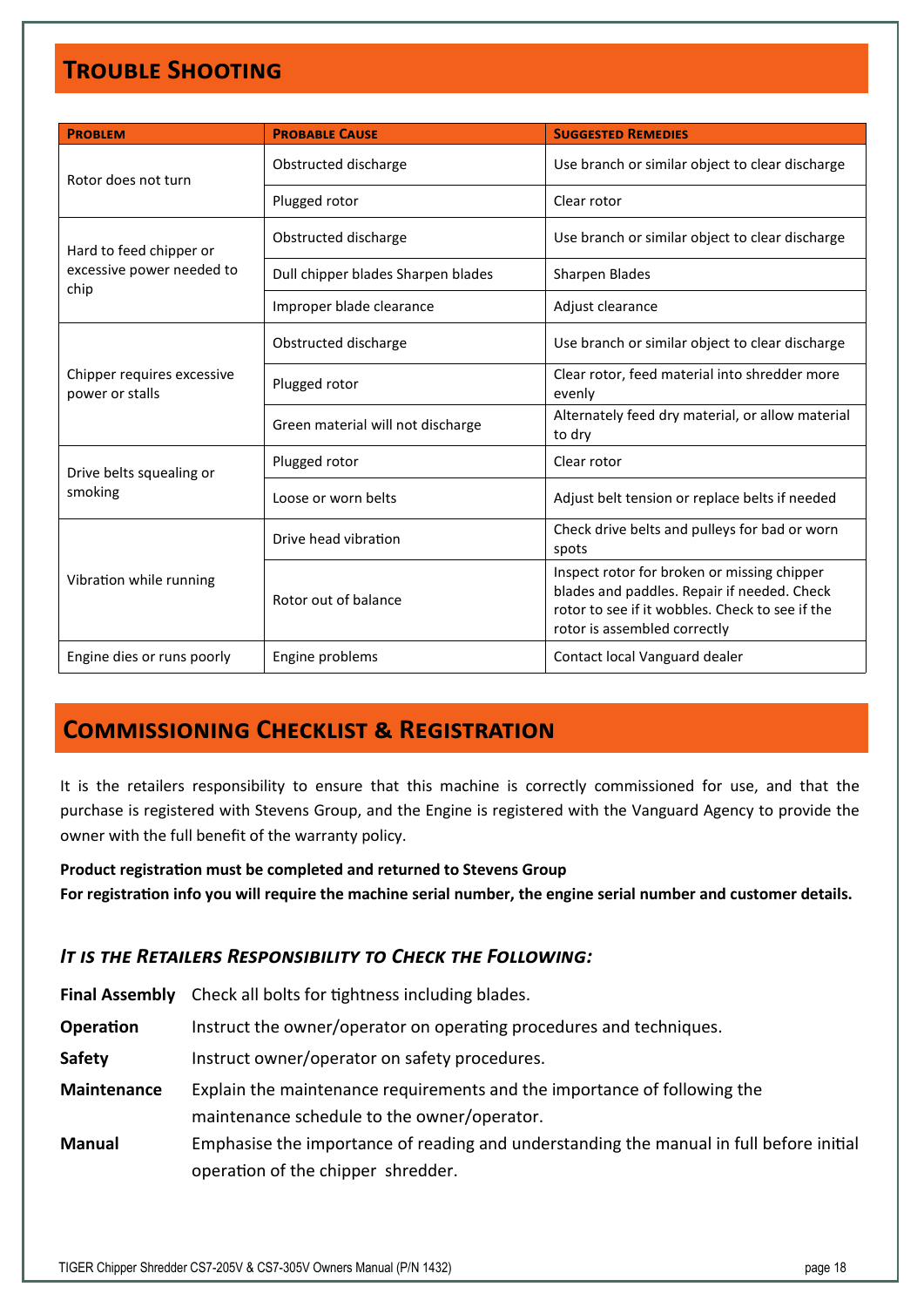